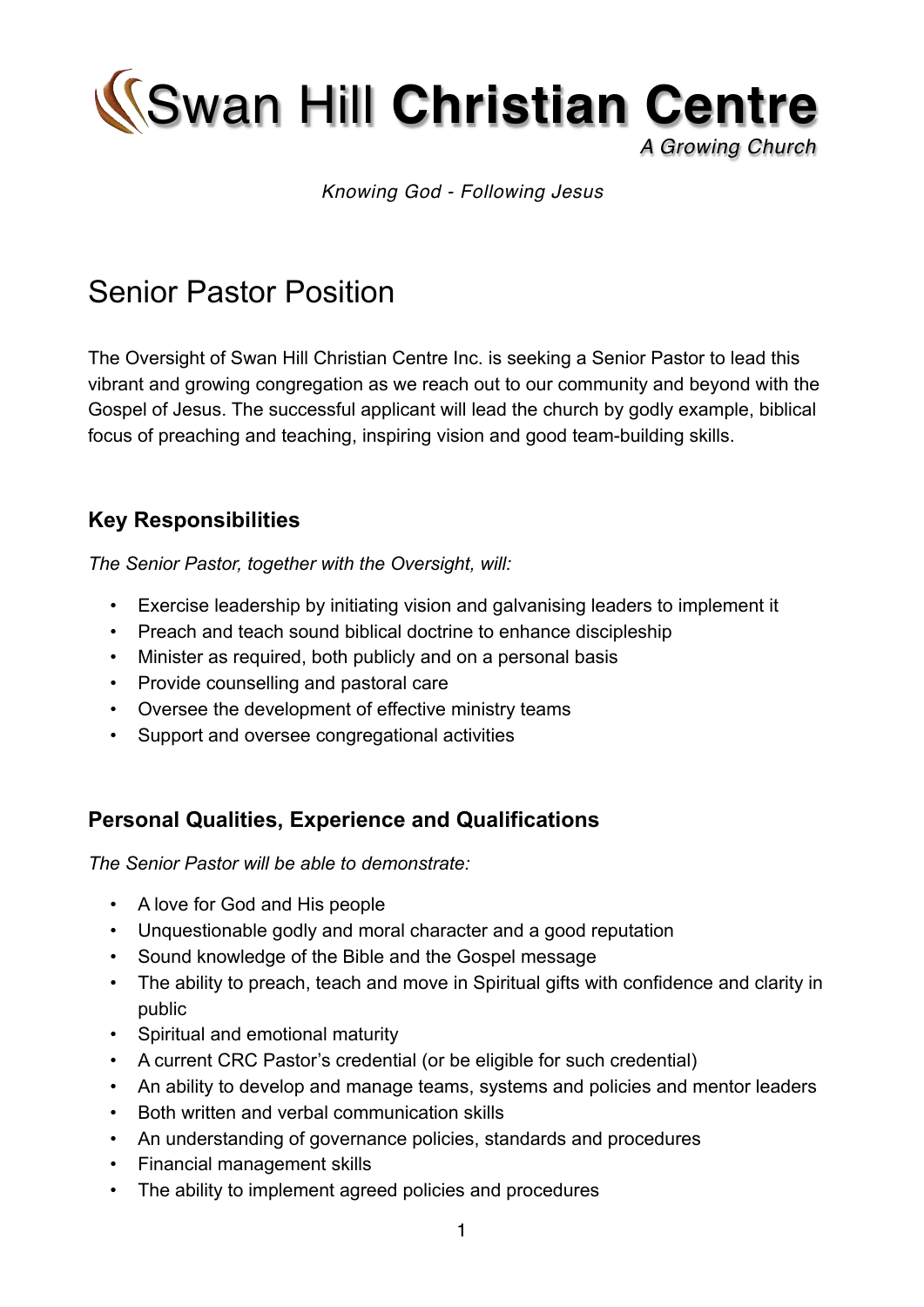### **Requirements**

The position would begin as a part time position for approximately 3 days per week. This would allow for other part time work to supplement income. Since the church has a vision to grow it is anticipated that the position would become full-time.

#### **Salary Package and Remuneration**

The salary package will be negotiable, and will include an expense account component.

# Swan Hill Christian Centre Inc.

Swan Hill Christian Centre is a small, but growing church and is a CRC Churches International assembly. The church has been established in the city of Swan Hill for over 50 years. Situated on the southern edge of Swan Hill, the church occupies an established centre with space to grow and a well equipped worship centre.

Swan Hill is a vibrant community with a population of around 10,000 people from diverse backgrounds. The regional catchment is home to more than 25,000 people and stretches along the Murray Valley into Victoria's Mallee and the Western Riverina in New South Wales. An agricultural region, Swan Hill enjoys a mild climate with plenty of sunshine and a great lifestyle. The city boast great schools, plenty of sporting opportunities, and lots of excellent restaurants, cafes and shopping.

## **Vision and Mission Statement, Beliefs, Values and Focus**

*"We have a vision of a world where people know God and follow Jesus"*

Its a world where people have a vibrant, active church to worship in; we want to be actively involved in helping that happen.

#### Mission Statement:

Swan Hill Christian Centre aims to be: a Christ centred, Word based, vibrant church full of enthusiastic members finding their fulfilment and full potential in serving God as we reach out to our community and beyond with the truth of God's Word. In practical and spiritual